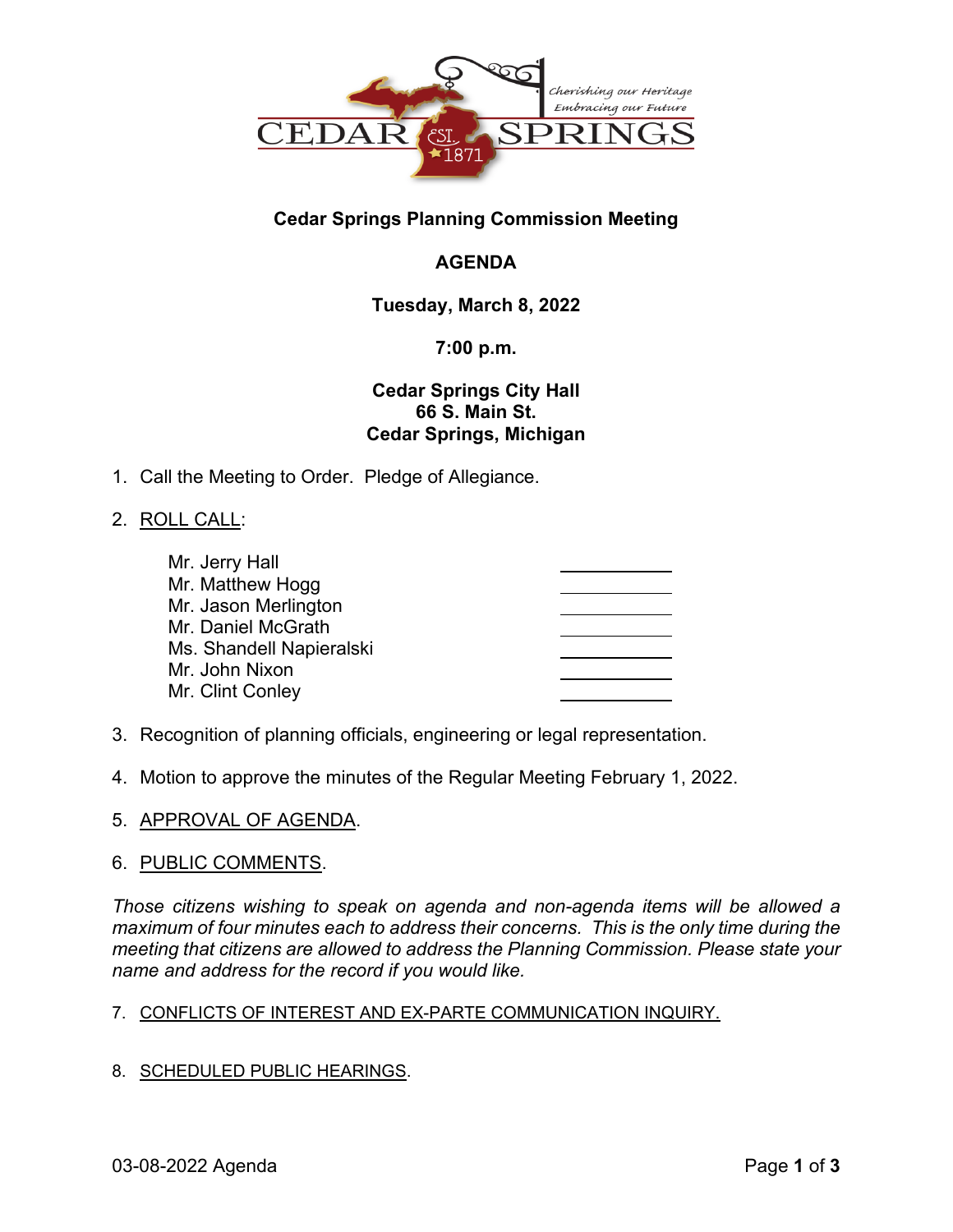- A. Public Hearing For A Special Land Use For Calvary Assembly Of God, 54 N. Park Cedar Springs, MI 49319: The Applicant Is Seeking Special Land Use Approval For A Church. Parcel 41-03-30-315-014 Is Zoned R-1 (Residential), The Applicant Requests A Special Land Use Approval In That District For A Church.
	- i. Motion to approve of the Zoning Permit and Special Land Use for the proposed use of the 54 N. Park St. property as a Church
	- ii. Zoning Permit and Special Land Use Application
	- iii. 54 N. Park SLU 300-foot mailing labels
- B. Public Hearing For A Special Land Use For Robert Rowland Sr., 38/39 E. Elm St Cedar Springs, MI 49319: The Applicant Is Seeking Special Land Use Approval For An Already Existing 3-dwelling Multifamily Unit . Parcel 41-03-30-308-008 And 41- 03-30-308-007 Are Zoned B-2 (Central Business), The Applicant Requests A Special Land Use Approval In That District For A 3-dwelling Multifamily Dwelling.
	- i. Motion to approve of the Zoning Permit and Special Land Use for the continued use of the 38 and 39 Elm St. properties as a 3-unit multifamily home
	- ii. Zoning Permit and Special Land Use Application<br>iii. 38 and 39 Elm St. SLU 300-foot mailing labels
	- 38 and 39 Elm St. SLU 300-foot mailing labels
	- iv. Sec. 32-699 Uses- Q and R ordinance

#### 9. SITE PLAN REVIEWS.

- A. Site Plan Review Application for White Creek Flats Multi-family development at 14300 White Creek Ave.
	- a. Site Plan
	- b. Apartment Floor Plans and Facades
	- c. Landscaping Plan
	- d. Lighting Plan

#### 10. OTHER BUSINESS.

- A. Proposed Pool Ordinance
- B. Sample Industrial Building Façade Requirements Ordinance
	- A. Current Nonresidential Design Requirements Ordinance
- C. Discussion on zoning parking requirements ordinance
	- A. Current Parking Requirements Ordinance

#### 11. OPEN DISCUSSION FOR ISSUES NOT ON THE AGENDA.

- A. Correspondence
	- A. 2022 Calendar
	- B. Williams and Works executed contract
	- C. List of known two-family and multi-family homes in B2-B3 zoning districts (not including accessory apartments)
- B. Staff Comments.